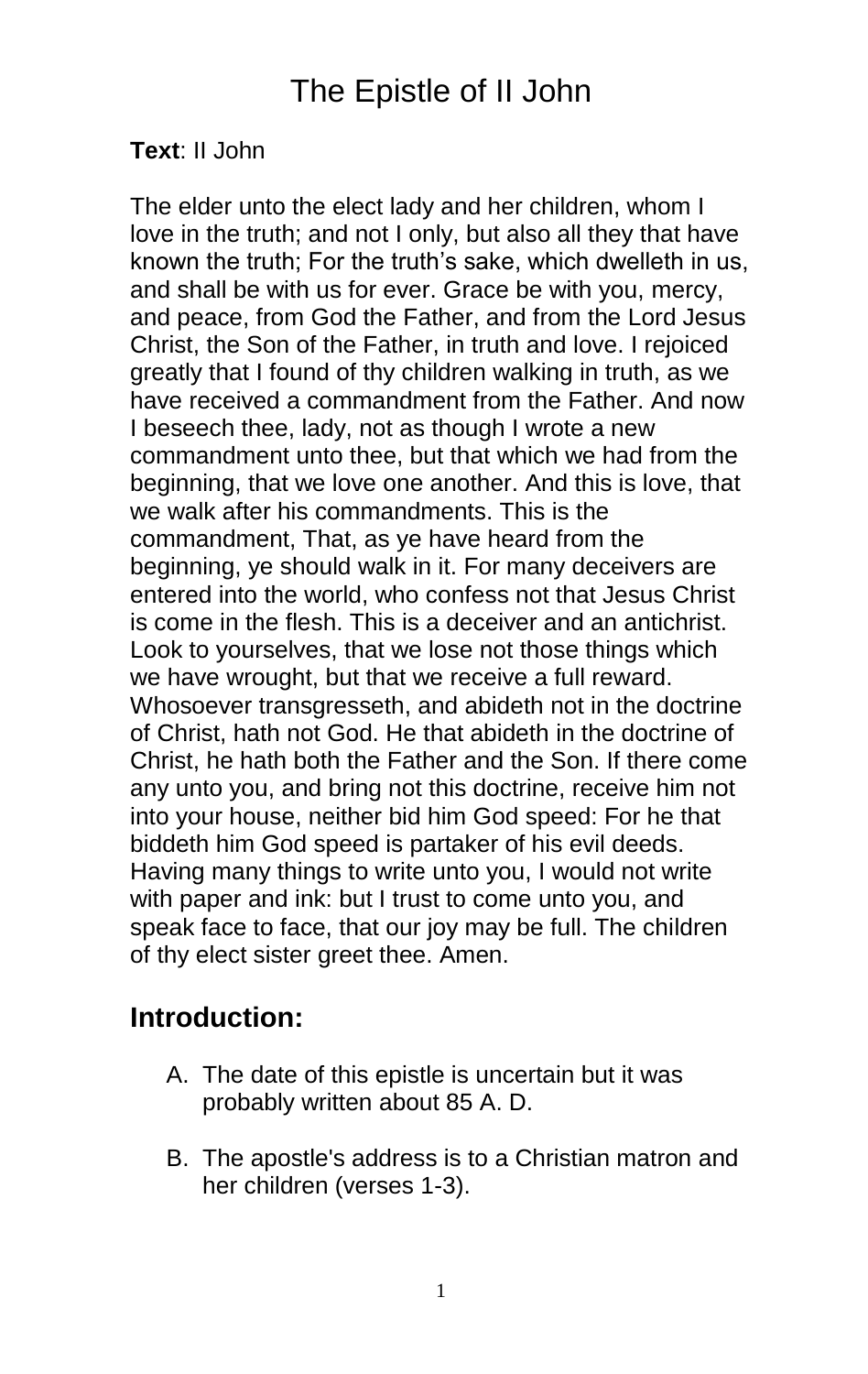- 1. The Apostle rejoices to find that certain of her family had received, and continued to adorn, the truth.
- 2. In verses 4-6, he exhorts them to continue to love one another according to the commandment of Christ.
- 3. He also cautions them against deceivers, and to so watch, that they might not lose the benefit of what they had received in verses 7&8.
- 4. Verse 9 reminds them of the necessity of abiding in the doctrine of Christ.
- 5. While verses 10-11 caution them against receiving, or in any way helping, those who did not teach and preach the true doctrine of Christ.
- 6. In verses 12 & 13 the apostle excuses himself from writing more by promising to pay her and her family a visit in the near future.

# **I. Verse 1 The elder**

"The elder unto the elect lady and her children, whom I love in the truth; and not I only, but also all they that have known the truth."

- A. "The elder"
	- 1. At the time of the writing of II John the apostle was a very old man.
	- 2. Most believe that he was about ninety
	- 3. The Apostle John was an apostle. However he was also an "elder" and would have been within his rights to address himself as such.
	- 4. Although in II John, he uses the term elder, not as the name of an office, but as designating his advanced age.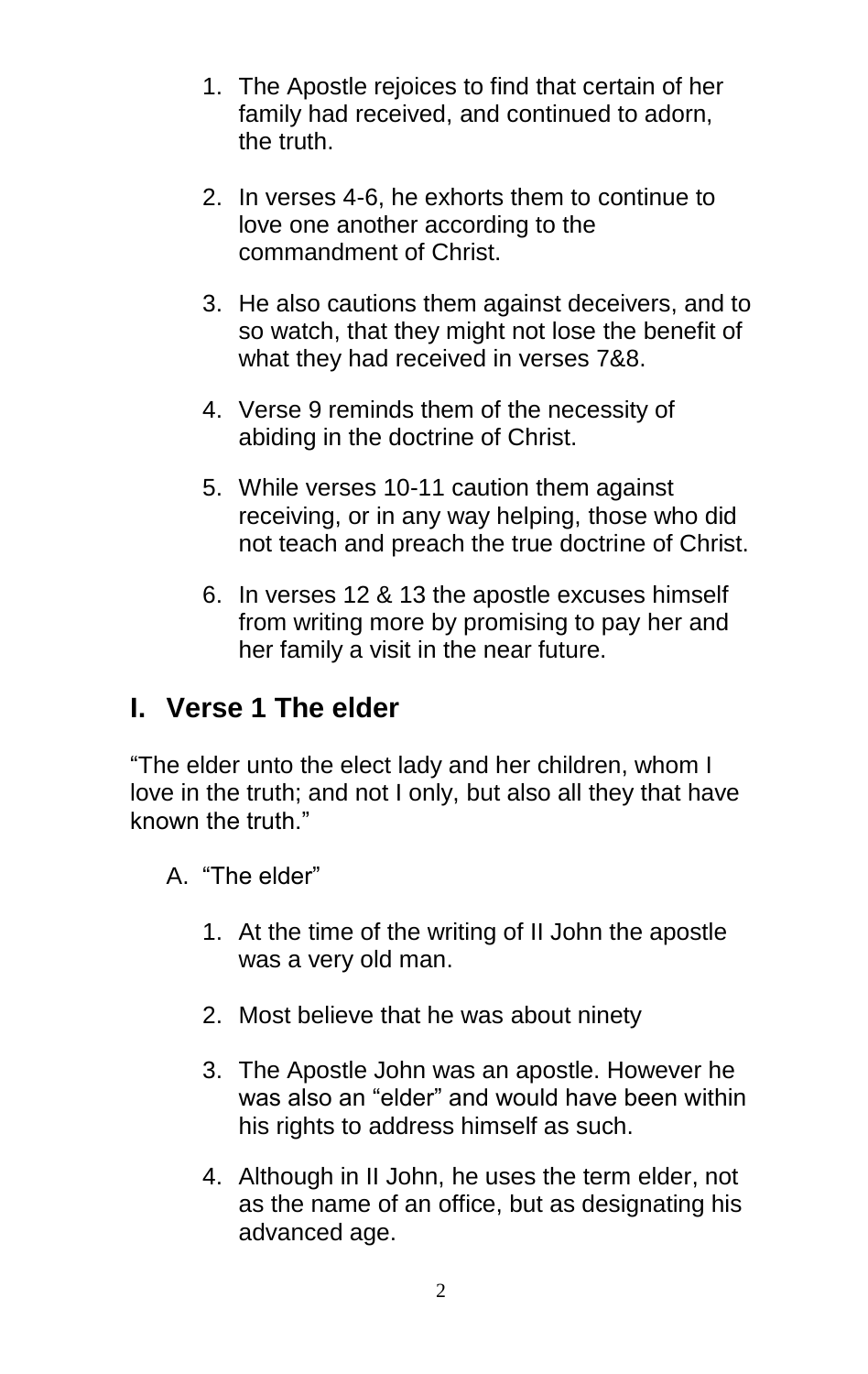- 5. Some Biblical Scholars say that John was the oldest of all the apostles. He was the only one who died a natural death.
- B. "The Elect Lady"

There are some that say the term "elect lady" refers to the church at Jerusalem

- They also say that the elect sister, 2 John [1:13,](http://www.studylight.org/desk/?query=2jo+1:13) is the Church at Ephesus.
- This is conjecture and does not have any solid backing.
- 1. The stronger evidence is that it was the proper name of a woman, probably "Kyria."
- 2. Some have thought that her name was "Eclecta" which comes from the Greek we translate "elect".
- 3. The strongest evidence leads us to believe that that the epistle was sent to some eminent Christian matron, who lived close to Ephesus, who likely, had a Church at her house, or at whose house the apostles and travelling evangelists frequently preached, and were entertained.

#### C. **Whom I love in the truth**

- 1. Whom I love as the Christian religion requires us to love one another.
	- There are two emphatic words found in this book.
	- The first is "love" which is found 4 times.
	- The second is "truth." It is found 5 times.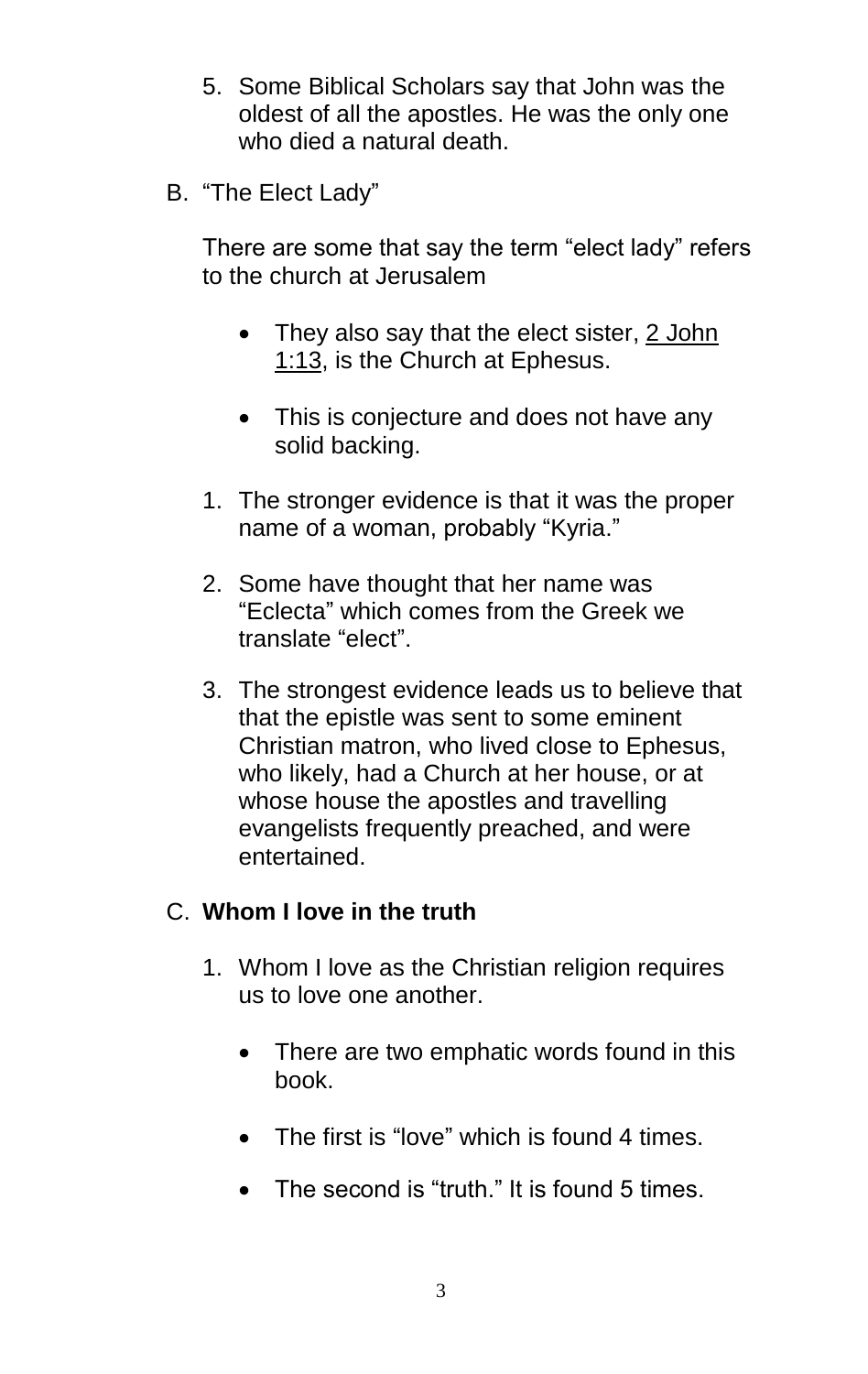2. 1 John 4:19-21 clearly shows us that as Christians we are to love one another.

"We love him, because he first loved us. If a man say, I love God, and hateth his brother, he is a liar: for he that loveth not his brother whom he hath seen, how can he love God whom he hath not seen? And this commandment have we from him, That he who loveth God love his brother also."

#### 3. **"And not I only, but also all they that have known the truth."**

- She was well known in the Churches
- Many people had heard or witnessed her fidelity
- Perhaps that had partaken of her hospitality
- She had a good report of all Christians in that area.

#### **II. Verse 2:**

For the truth's sake, which dwelleth in us, and shall be with us for ever.

- A. "For the truth's sake"
	- Or on account of the Gospel.
- B. "Which dwelleth in us"
	- Or the truth dwells in us, by the grace, which it (the truth) has proclaimed.
- C. "And shall be with us for ever"
	- 1. God will preserve not only the Christian religion but its truth, all its essential doctrines forever.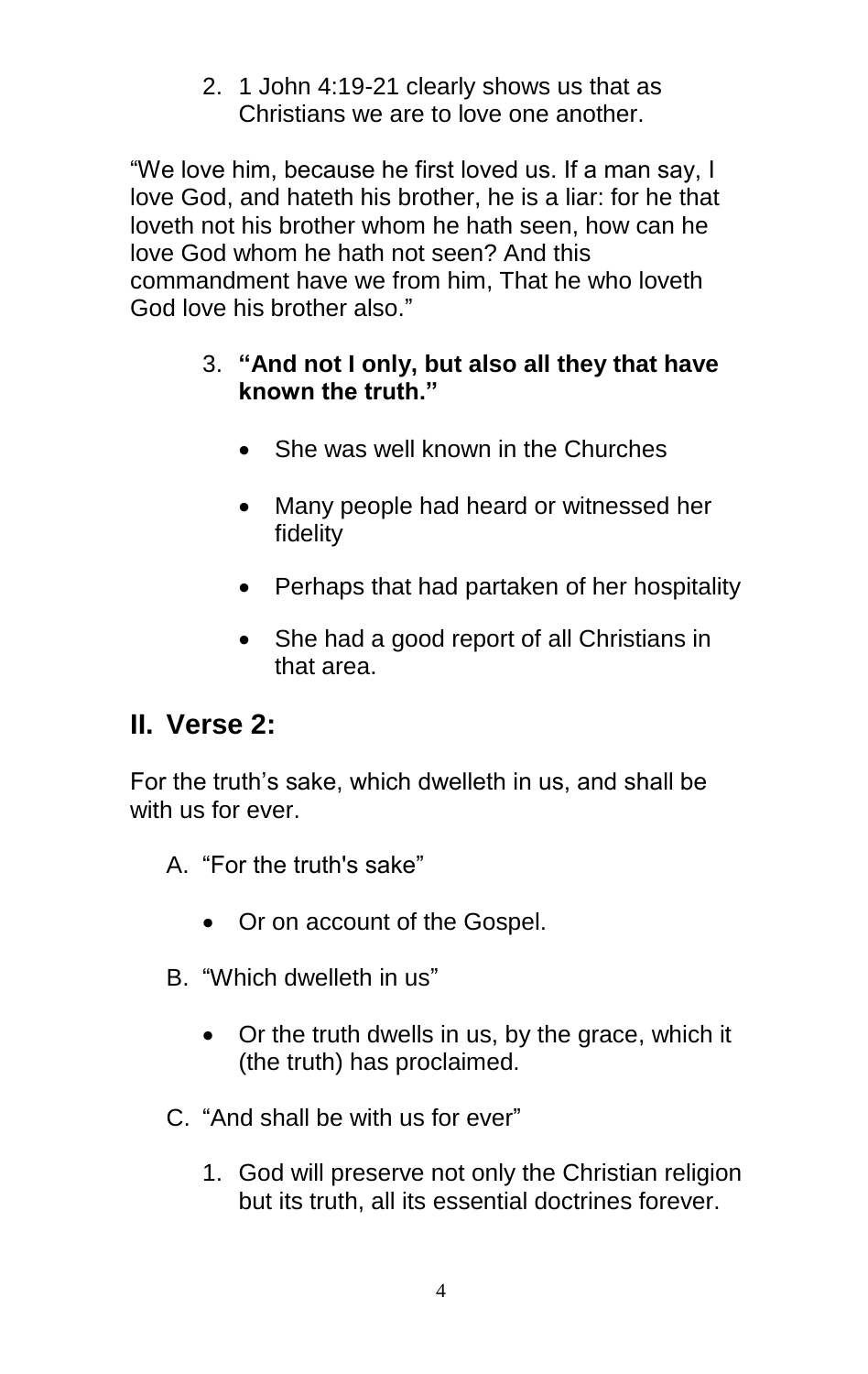Isaiah 40:8, "The grass withereth, the flower fadeth: but the word of our God shall stand for ever."

Matthew 24:35, "Heaven and earth shall pass away, but my words shall not pass away."

1 Peter 1:25, "But the word of the Lord endureth for ever. And this is the word which by the gospel is preached unto you."

> 2. And those that that abide in the truth shall go whither that truth leads.

Where does knowing the truth lead? It leads one to eternal life in Glory.

### **III. Verse 3**

"Grace be with you, mercy, and peace, from God the Father, and from the Lord Jesus Christ, the Son of the Father, in truth and love."

- A. There is no doubt that this salutation, is an apostolic benediction.
	- 1. The apostle's love for those that he is writing causes him to pour out blessings upon this worthy Christian family.
	- 2. From whom does he ask these blessings?
		- From God the Father, the God of all grace.
		- He is the fountain of blessedness.
		- From the Lord Jesus Christ the author and communicator of heavenly blessings.
		- Note that He is distinguished by this definite character - the Son of the Father
		- He is the unigenito (the only begotten) as no other Son can be.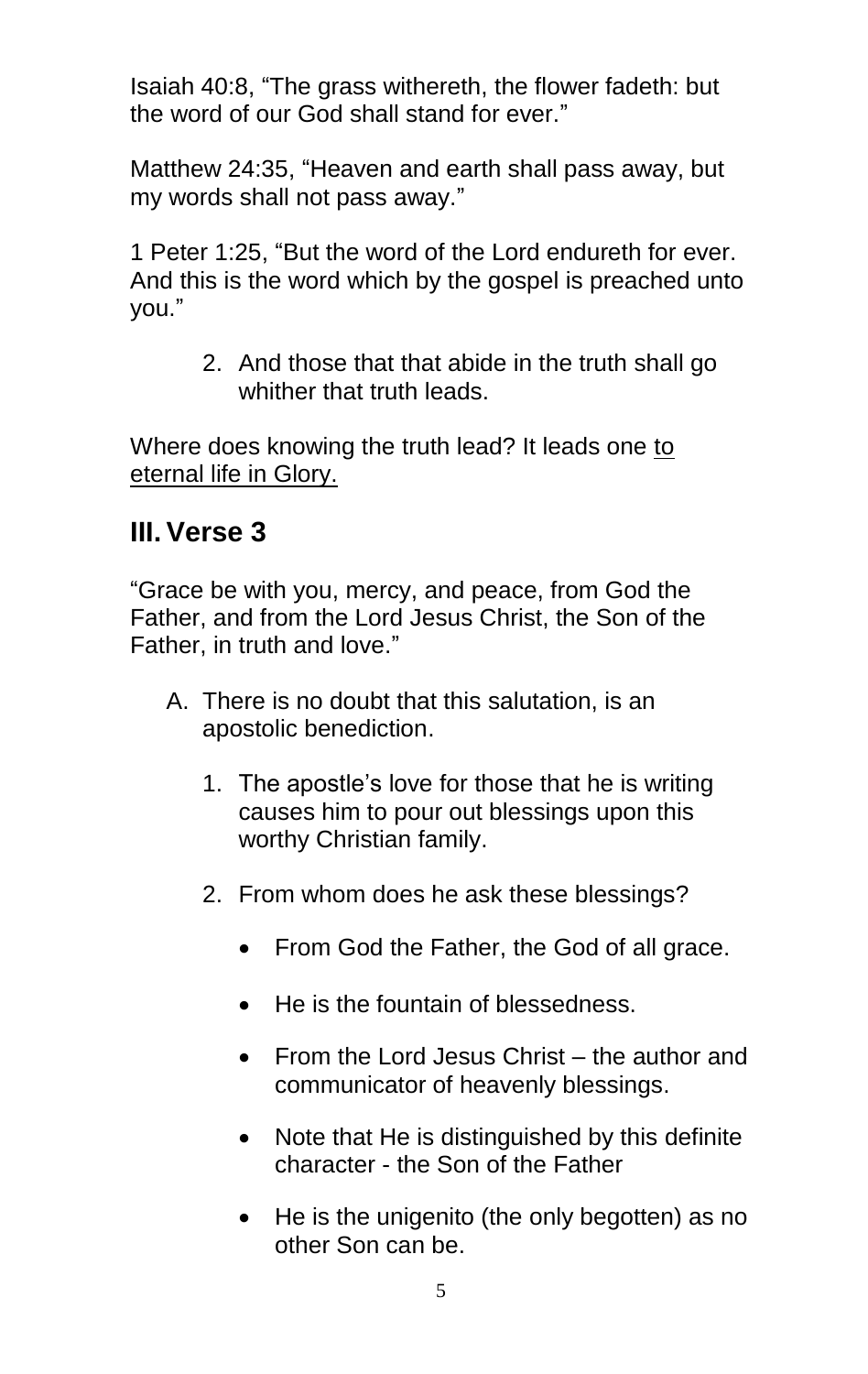- This Son, the Lord Jesus Christ, is the brightness of the Father's glory, and the express image of his person, who, with the Father, is also eternal life according to 1 [John 1:2.](http://www.studylight.org/desk/?query=1jo+1:2&t=kjv)
- 3. Next we see what the apostle desires from these divine persons (the Godhead, the Trinity).
	- Grace- divine favor and good-will

It is truly grace that any spiritual blessing be conferred on sinful mortals.

- Mercy- free pardon and forgiveness; those who are already rich in grace still have need of continual forgiveness.
- Peace- tranquility of spirit and serenity of conscience, in an assured reconciliation with God

# **IV. Verse 4**

"I rejoiced greatly that I found of thy children walking in truth, as we have received a commandment from the Father."

- **A.** "I rejoiced greatly that I found of thy children walking in truth."
	- 1. This verse tells us that the "elect lady" was the mother of a family.
	- 2. She was probably a widow since there is no mention of her husband.
	- 3. The children mentioned here may either be her children.
	- 4. The apostle said that he "found of thy children walking in truth".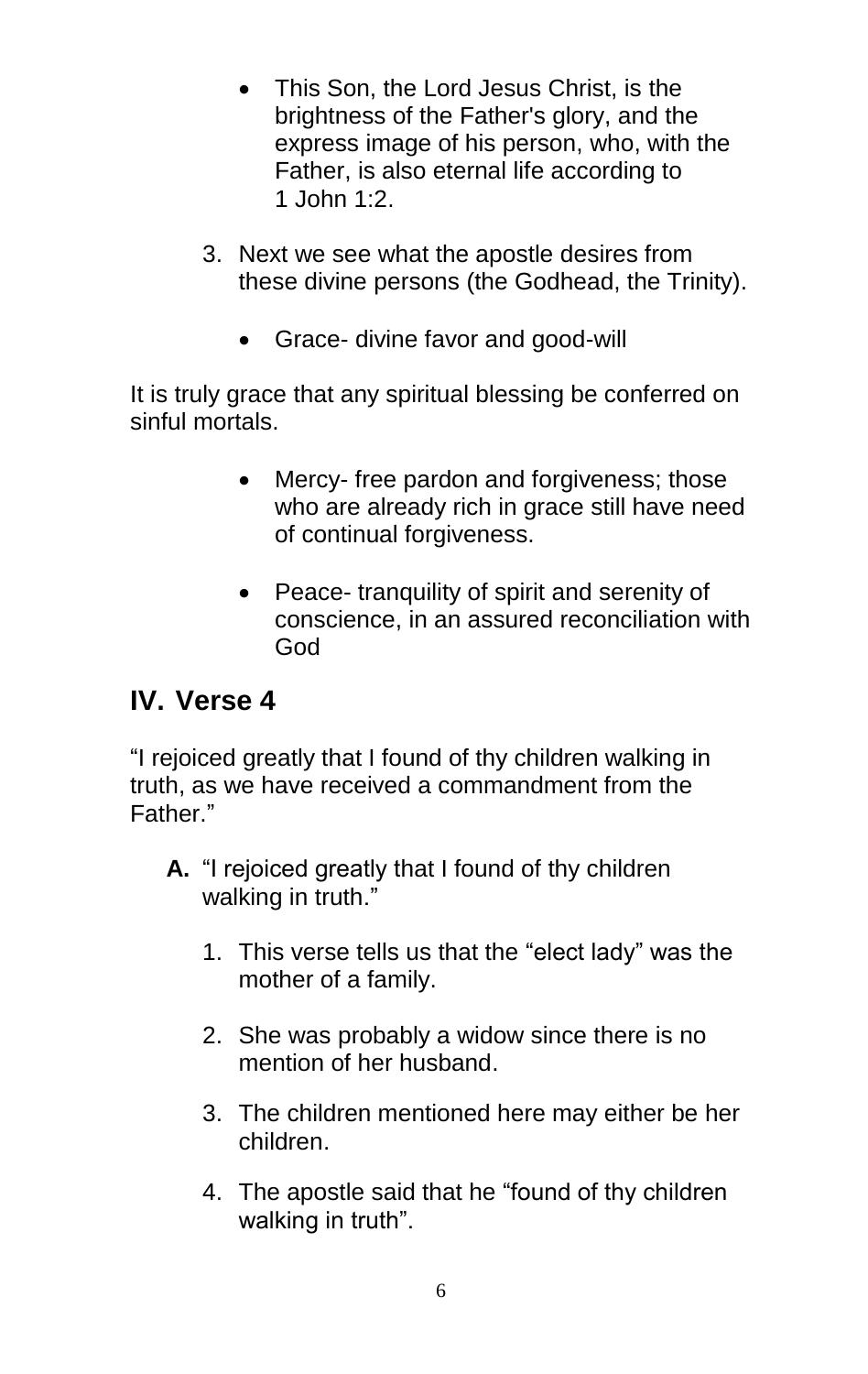- He was glad to hear that some of her children were walking in the truth.
- All of the children born to Christian parents do always become good children or good **Christians**

Adam had a Cain; Abraham had an Ishmael, and Isaac an Esau.

> • God is pleased to show his discriminating grace in tribes and families, by taking some, and leaving others

It is a great mercy when any are called by grace.

- So it was a great occasion of joy and rejoicing when the Apostle found out that some of the children of this wonderful lady were walking in the truth.
- 5. We are not told how he came to know this information.
	- It could have been through a letter she wrote him.
	- It could have been reported to him by an evangelist or preacher.
	- And in all reality it does not matter how he came to this knowledge.

# **V. Verse 5**

"And now I beseech thee, lady, not as though I wrote a new commandment unto thee, but that which we had from the beginning, that we love one another."

- A. There is no new commandment.
	- A. Rather a reminder of the old commandment which is a part of the eternal law of truth that is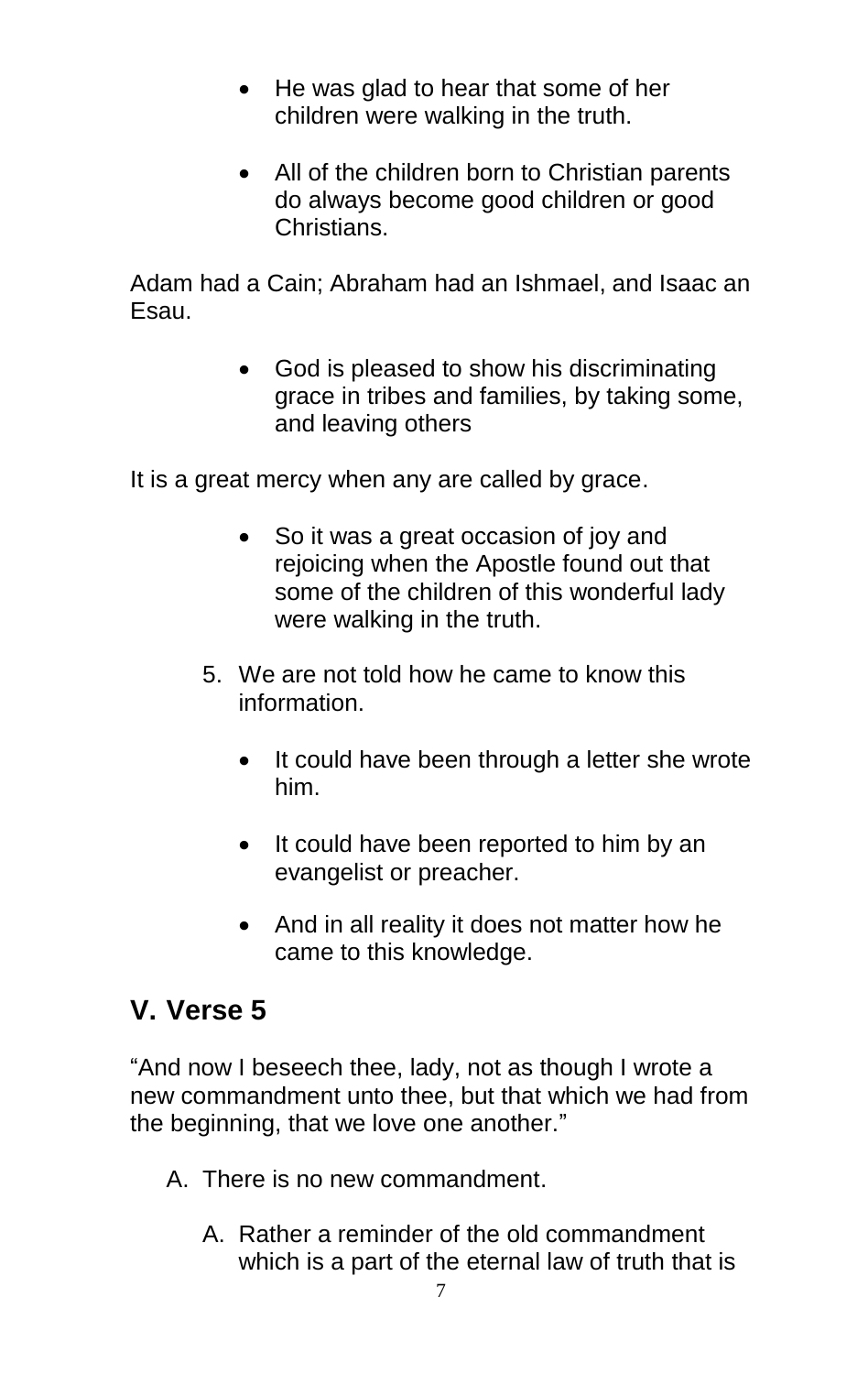founded upon the unalterable nature and eternal will of God, who "is love."

- B. Since God is love, He has required it in his people from the beginning.
	- It was written on Adam's heart in a state of innocence.
	- It was delivered in the Law of Moses.
	- And it was taught by Christ and his apostles from the beginning of the Gospel dispensation.
- B. "That which we had from the beginning" is clearly explained.

The command "That we love one another."

# **VI. Verse 6**

"And this is love, that we walk after his commandments. This is the commandment, That, as ye have heard from the beginning, ye should walk in it."

- A. "And this is love, that we walk after his commandments."
- B. God showed us his love by extending grace and salvation unto us.
- C. Our love is shown and proved by walking according to the commandments of God.
- D. Why? Love is the principle of obedience!

# **VII. Verse 7**

"For many deceivers are entered into the world, who confess not that Jesus Christ is come in the flesh. This is a deceiver and an antichrist."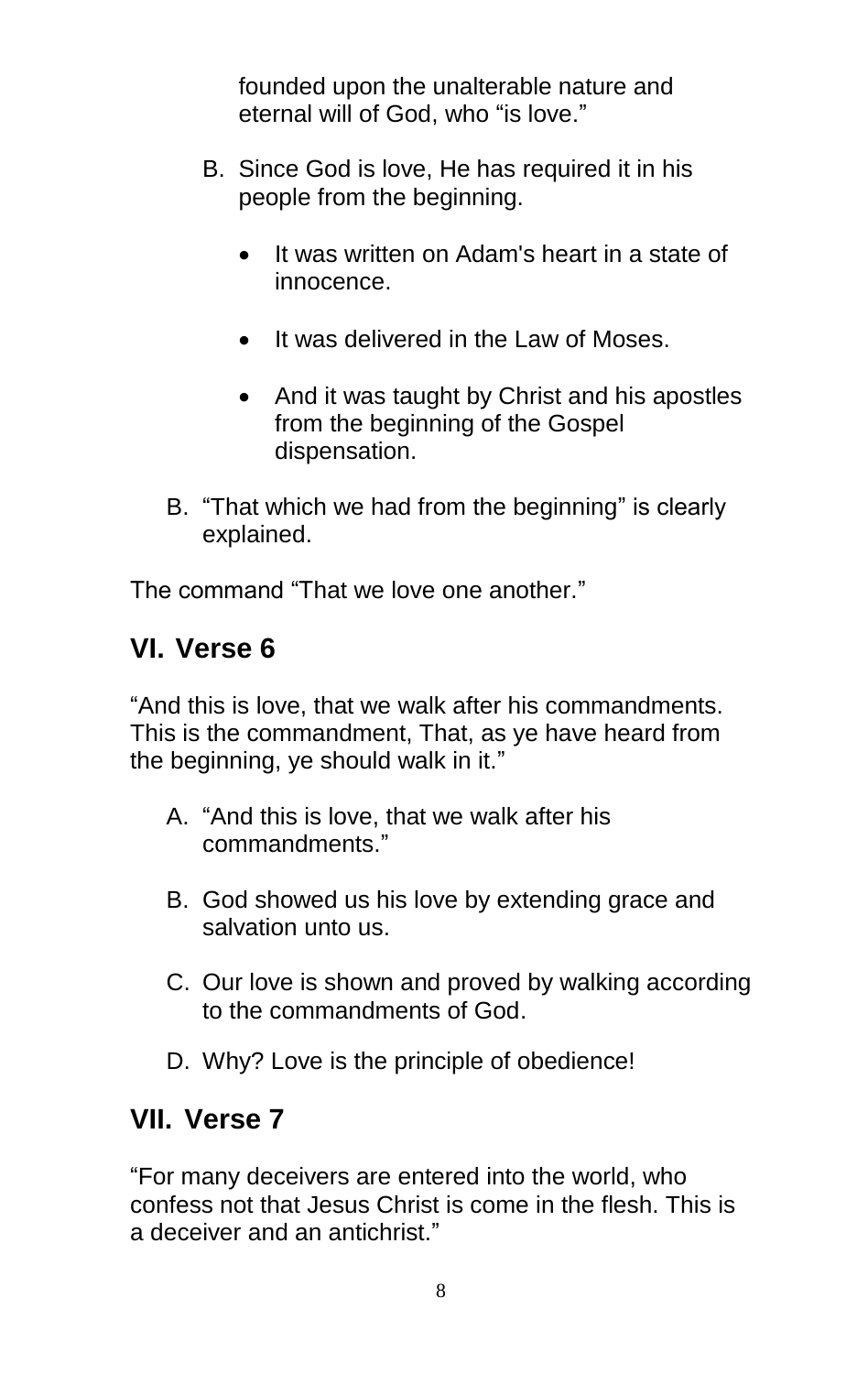- A. The "many deceivers", according to 1 [John 4:1w](http://www.studylight.org/desk/?query=1jo+4:1)ere the Gnostics.
- B. They denied that Jesus was come in the flesh.
	- 1. This teaching was a direct attack at the base of our salvation.
	- 2. The doctrines of the incarnation of Christ are absolutely essential to salvation!
	- 3. Therefore only a deceiver and an antichrist would deny them.

### **VIII. Verse 8**

"Look to yourselves, that we lose not those things which we have wrought, but that we receive a full reward."

A. "Look to yourselves."

Be on your guard against these seducers; watch, pray, love God and each other, and walk in newness of life.

B. "That we lose not those things which we have wrought."

Watch yourselves that you do not lose the things which you have earned, but continue in the truth in order that you can receive a full reward.

# **IX. Verse 9**

"Whosoever transgresseth, and abideth not in the doctrine of Christ, hath not God. He that abideth in the doctrine of Christ, he hath both the Father and the Son."

- A. "Whosoever transgresseth"
	- 1. This does not speak of the law of God, because we all sin daily, in thought, in word, or deed.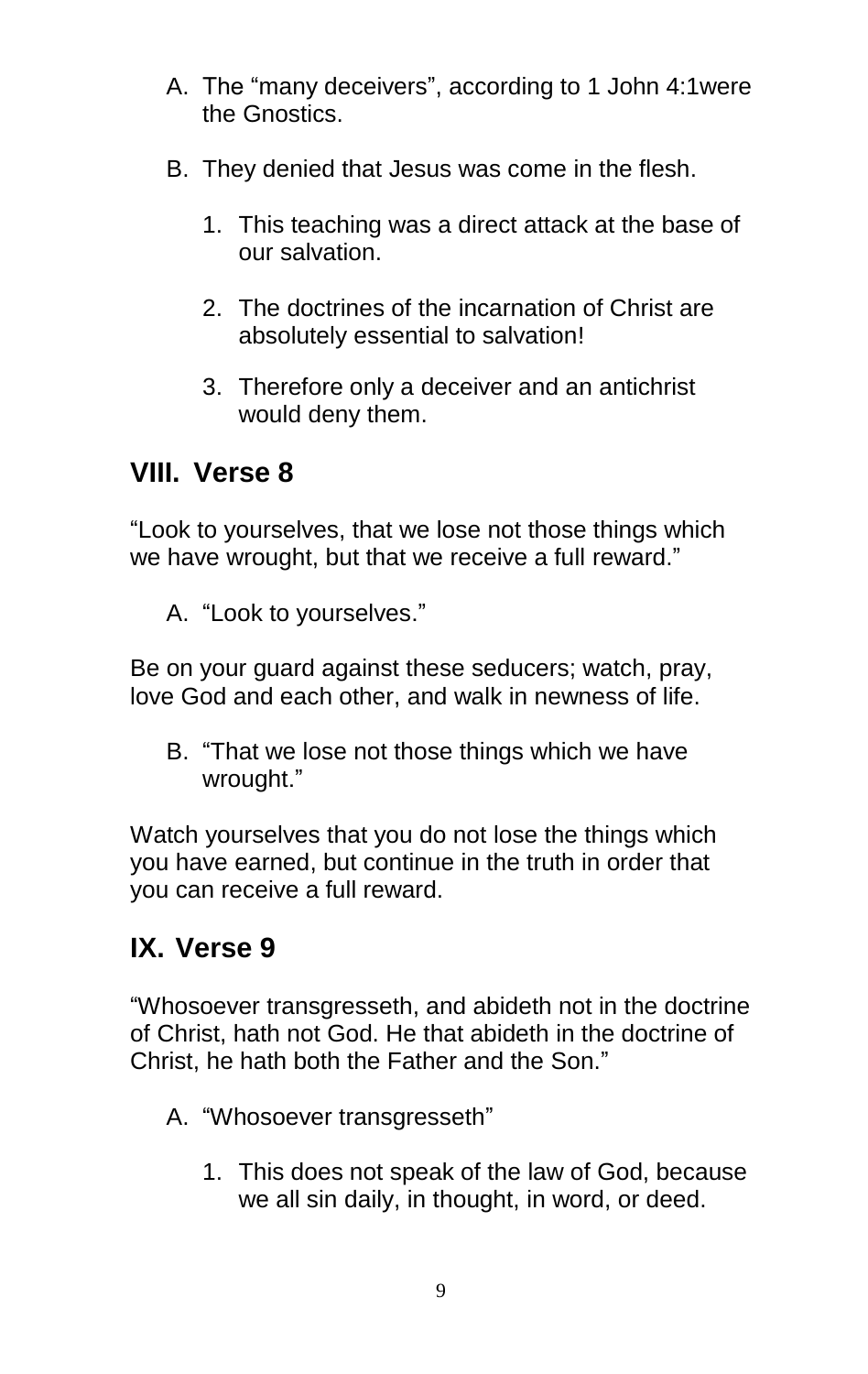- 2. It speaks of those who have no true knowledge of God.
	- The truth taught here is, that it is essential to believe the truth or doctrine concerning the Lord Jesus Christ, death, burial, and resurrection.
	- Those who do not (as the Gnostics) are not God's children and have no part of him.
- 3. He does not have God; for his Father, but rather the devil, the father of lies.

Why? Because he has no true knowledge of God.

4. "He that abideth in the doctrine of Christ."

Those who know Christ will obey him, serve him, profess him and believe the truth concerning him.

The evidence of abiding in Christ:

5. "He hath both the Father and the Son."

Those that abideth in the doctrine of Christ, find that their body is a temple of the Holy Trinity. And that they have communion with the Father as their Father, and with the Son as their Saviour and Redeemer.

John 15:5, "I am the vine, ye are the branches: He that abideth in me, and I in him, the same bringeth forth much fruit: for without me ye can do nothing."

# **X. Verse 10**

"If there come any unto you, and bring not this doctrine, receive him not into your house, neither bid him God speed."

A. This is a stern warning!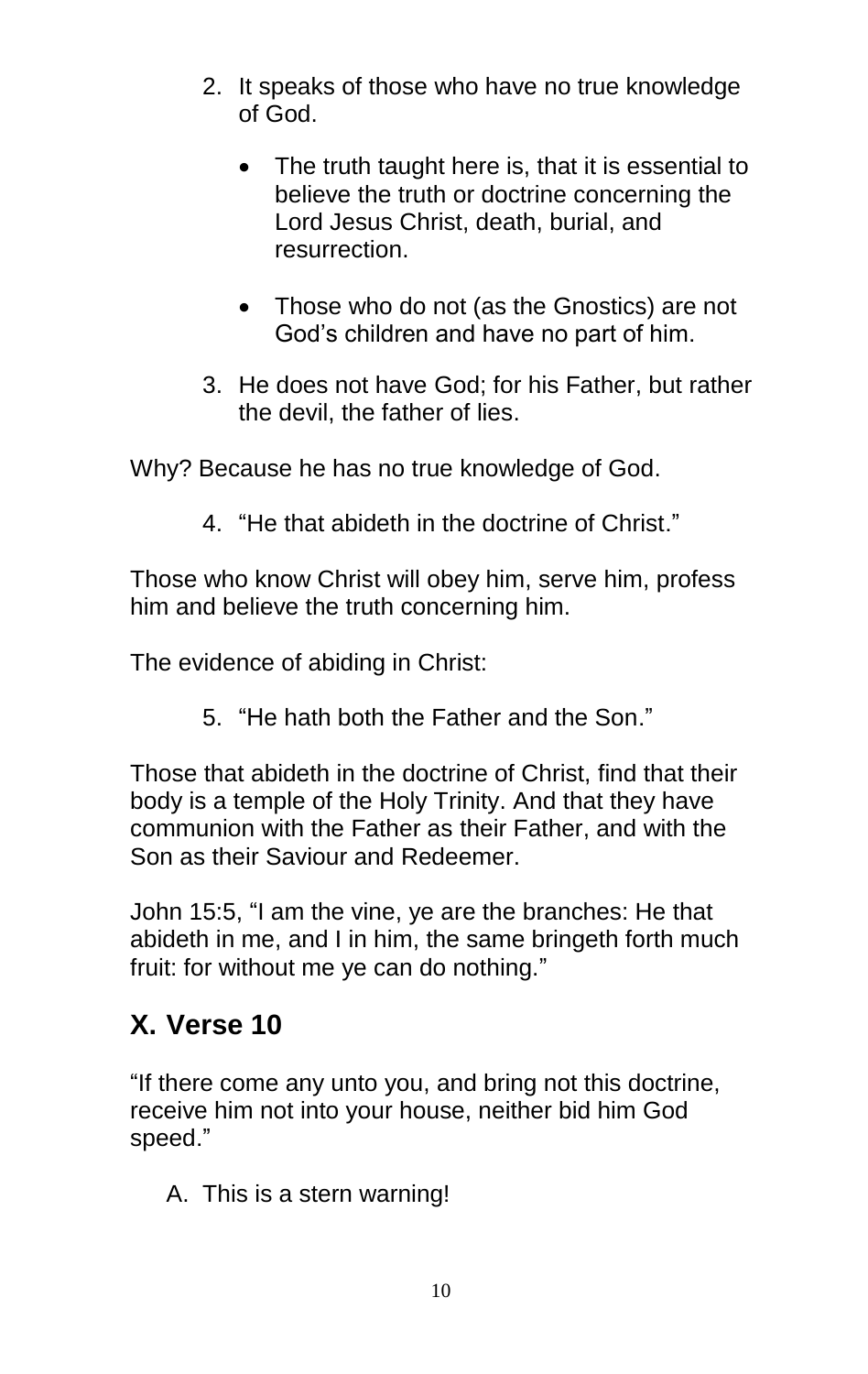- 1. If anyone comes to your house to preach or testify that does not teach true doctrine (that Jesus is come in the flesh, and has died for the redemption of the world)
- 2. You are not to allow him into your home.
	- Don't entertain them, don't give them a glass of water, and do not allow them to share their false gospel with you or those in your home.
- 3. Do not bid him God speed.
	- The usual salutation among friends and those of the same religion in the east is Salam or "Peace be to you.
	- They never use this expression to strangers, except in very rare cases.
	- John is saying "Have no religious connection with him, nor act towards him so as to induce others to believe you acknowledge him as a hrother."

# **XI. Verse 11**

"For he that biddeth him God speed is partaker of his evil deeds."

- A. Do not tell them "God bless you."
- B. Anyone listening should understand that you disagree with their doctrine and do not consider them a Christian brother.
- C. However, a Christian should be physically violent or persecute them.

That is how the Catholic's reacted toward the Baptist. They will stand before God in judgment for their actions.

# **XII. Verse 12**